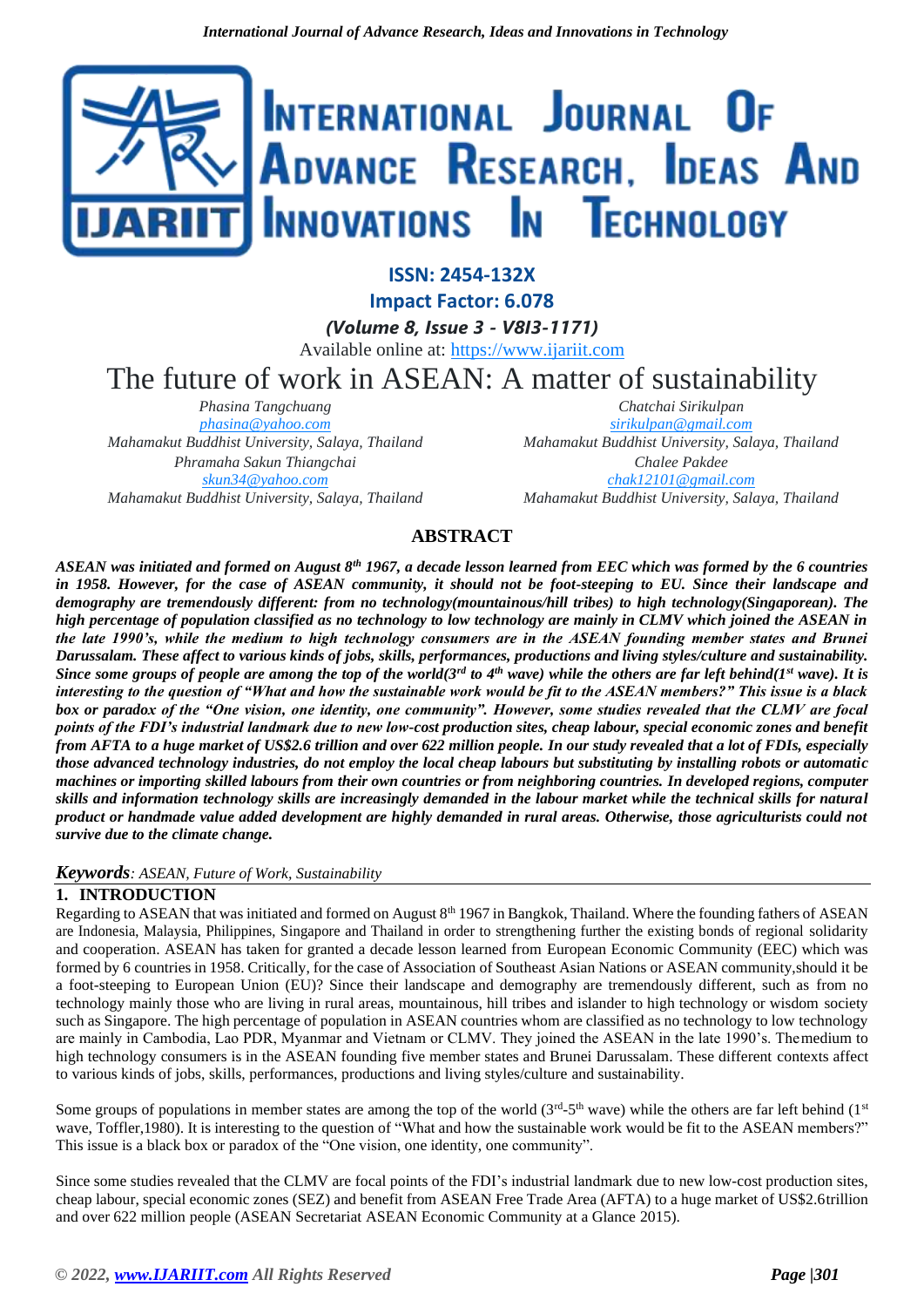But in our preliminary study revealed that a lot of FDIs, especially those advanced technology industries, do not employ the local cheap labours but robots or automatic machines or importing skilled labours from their own countries or from neighboring countries. In developed regions computer skills and information technology skills are increasingly demanded in the labour market while the technical skills for natural product or handmade value-added development are highly demanded in rural areas. Otherwise, those agriculturists could not survive due to the fast climate change throughout the globe.

The objective of this paper thus focuses on searching for sustainable work of ASEAN member states.

# **2. WORK IN ASEAN CONTEXT**

In 2012 WESP classified every country in ASEAN as developing onesincluding, no matter what the GDP(PPP) per capita, Singapore, is quite high as \$84,901 or another word Singapore is classified in the  $3<sup>rd</sup>$  and  $4<sup>th</sup>$ wave. While the lowest GDP(PPP)per capita, Cambodia, is \$3,486.

The country with the highest GDP(PPP) per capita, which is Singapore has advanced technology and a high quality of education. According to PISA 2012 result test of the 15-year-olds, Singapore gained the score of Math with 573, Science with 551 and Reading with 542. (OECD, 2014) Contrast to those with low and medium GDP(PPP) per capita are living in the 1<sup>st</sup> and  $2<sup>nd</sup>$  wave, intensive labor and low wage labor of FDIs firms or doing farming have poor quality of education (A.Mounier and P. Tangchuang, 2010) their 15 year-olds gained the score lower than the mean score, except Vietnam(Nguyen Tien Dat, 2016).

# **2.1 ASEAN motto: one vision, one identity, one community**

Referring to the ASEAN Motto : One Vision, One Identity, One Community(Wikipedia, online) which emphasize on "One" contrastingto the Motto of the European Union: United in diversity which means that, "via the EU, [Europeans a](https://en.wikipedia.org/wiki/Ethnic_groups_in_Europe)re united in working together for peace and prosperity, and that the many different cultures, traditions and languages in Europe are a positive asset forthe [continent."](https://en.wikipedia.org/wiki/Europe) According to the different context it could be said that the ASEAN motto is too far to reach because of the great diversification among countries. On the contrary, some of this unification has brought benefits from outside, such as China has rented a huge amount of land from Myanmar and Lao PDR to grow bananas and other crops for 99 years and export the product toASEAN countries to take advantage from ASEAN Free Trade Area (AFTA). Thus, it can be said that this rule of game does not create or improve any new local labor force competence at all but sadly these local labor force would be still the same for another 100 years.

# **2.2 Work in ASEAN context**

Theoretically when we talk about economic growth most of economist would look at GDP growth in each country and make comparison. The fact is that in the world of work most of knowledge emphasize that there is time limited, such as the retirement is 60 or 65 or 70 or 75 years old. But for most of developing countries as ASEAN, no matter in rural or urban, no matter of single or extended families everyone has to work until die. There is not much talking about sustainable work or the life course as mentioned in developed countries. There is no pension, except the ones who are government officials.

According to the AEC envisions in 2015 by establishing a single market and production base that should create better economic opportunities for the region's more than 600 million people by allowing a "free flow of skilled labor or skill mobility" (ILO, 2014) unfortunately because most countries that take advantage are using English as a mother tongue. The progress in the movement of its most important resource-human capital-is still in an embryonic stage as well as unqualified, low quality and inequality of education (A. Mounier and P. Tangchuang, 2010). Unless real progress is made in this area, the ASEAN region would risk falling behind in a competitive, skills-driven global economy. We see that the ASEAN envision is only "the flying geese". (K. Kojima,2000) According to the political issues in many ASEAN countries the current data revealed that as many as 2 million professionals from ASEAN Member States live and work in many countries in Europe, Oceania, and North America, constituting a significant brain drain from the ASEAN region(ADB,2015). The political freedom issues in this region leads to weak public administration such as Top-down administrative or patronage system, corruptions, high rate of hunger partisanship, low human development, inequality that impact to undercurrent or hush up or conceal (B. A. Olken and R. Pande, 2011; M. H. Khan, 2006).

The other challenges of ASEAN Member States are in threefold. First, the complexity of the qualifications recognition process essentially discourages professionals who move within the region from having their professional and academic credentials assessed and recognized. Second, professionals face restricted access to the ASEAN labor market due to national-level barriers such as constitutional provisions reserving particular occupations for nationals, and complex and opaque requirements and procedures for employment visas. Finally, many professionals themselves have limited interest in moving within the region due to perceived cultural, language, and socioeconomic differences. All of these are reflected to the fact that the region is a net-exporter of labor in the global market. However, in 2013 the region contributed 18.8 million labor migrants with 6.5 million within ASEAN. Despite these real and perceived barriers, the AEC aspiration to facilitate a "free flow of skilled labor" is a timely policy goal for ASEAN in line with the major demographic, economic, and social changes that are sweeping not only across the region but worldwide. The ASEAN region risks falling behind in a competitive and skills-driven global economy unless real progress is made in this area.

As mentioned earlier, ASEAN policymakers face a key challenge in identifying ways to make professional and academic qualifications portable between educational institutions, employers, and countries. Professionals wishing to migrate typically find their skills and education either underutilized or undervalued because their qualifications are not easily recognized at destination (P. Demetrios G.; Sugiyarto, Guntur; Mendoza, Dovelyn Rannveig and Brian Salant, 2015).

Regarding the exporting policy to the EU and the USA, they are sometimes faced with economic sanctions. The economicsanction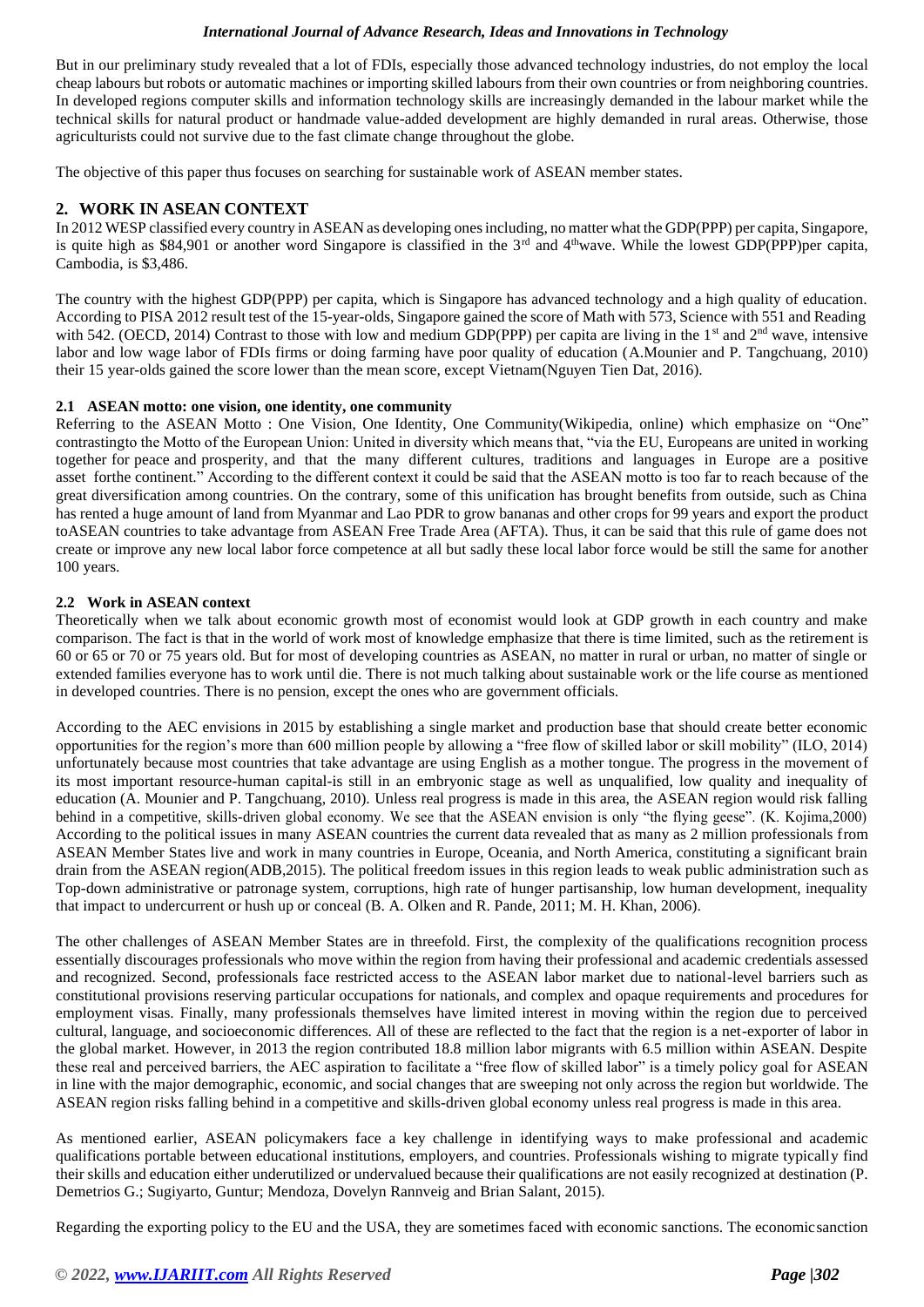from outside has been used in many ASEAN countries such as the case of Thailand, Myanmar.

For the case of Thailand, faced with trade barrier according to Intellectual Property Rights (TRIPS) trafficking in persons report – TIP Report) in order to discourage human rights. (Thai Frozen Foods Association, 2016)

According to Myanmar (Peksen, Dursun and Peterson, Timothy M.,2016) where had been once economic sanctions for a number ofyears since May 1997 until May 2012 from the USA when the Government of Burma ruled by a military junta and in order to discourage human rights (Office of Foreign Assets Control, 2015). Even though Lindsay, James M. (2016) argued that trade sanctions are not successful policy instruments. However, until now, Washington will still retain sanctions on a number of Myanmar people and businesses suspected of being linked to the military, as well as on the contentious jade and ruby trade (Dyer, Geoff and Peel,Michael, 2015).

Interestingly, Akrur (2016) has shown that since in 1990, Asia's shared in world GDP in real US\$ purchasing power parity (PPP) been 23.2 percent. And by 2014, this went up to 38.8 percent, much larger than the shares of the United States and the European Union. But in the reality, it is because Asia has been drowsy for quite a long time. And that when the reporters will take a comparison, it is necessary to take a consideration of the real context.

#### **3. THE FUTURE OF WORK IN ASEAN: SOFT SKILLSs VS HARD SKILLS**

According to the classical sociological theory by Weber, Simmel, and Michels, the concept of modernity has its roots in the attempt to come to grips with the meaning and significance of the social changes occurring in Europe in the latter half of the nineteenth century, namely, the effects of industrialization, urbanization, and political democracy on essentially rural and autocratic societies. The term "modernity" was coined to capture these changes in progress by contrasting the "modern" with the "traditional." The theme, if not the concept, of modernity pervades sociology and the work of its founding fathers, Marx, Weber, and Durkheim. It has been since late in the last century that soft skill played more role together with hard skill. However, in the dimension of soft and hard skills, Coates, Dennis E. (2020) concludes that in the world of work, "hard skills" are technical or administrative procedures related to an organization's core business. Examples include machine operations, computer protocols, safety standards, financial procedures and sales administration. These skills are typically easy to observe, quantify and measure. They're also easy to train, because most of the time the skill sets are brand new to the learner and no unlearning is involved.

By contrast to, "soft skills" (also called "people skills") Coates, Dennis E. (2020) and Truonga, Hang T. T. and Laura, Ronald S. (2015) argued that soft skills are typically hard to observe, quantify and measure. People skills are needed for everyday life as much as they're needed for work. They have to do with how people relate to each other: communicating, listening, engaging in dialogue, giving feedback, cooperating as a team member, solving problems, contributing in meetings and resolving conflict. Leaders at all levels rely heavily on people skills, too: setting an example, teambuilding, facilitating meetings, encouraging innovation, solving problems, making decisions, planning, delegating, observing, instructing, coaching, encouraging and motivating.

In this section the authors will investigate the future of work in ASEAN in 3 classifications: low technology, medium technology and high technology.

#### **Low Technology**

The low technology group which is composed of the CLMV countries had been rooted familiar with soft skills in the case of helping each other for doing some work such as growing or harvesting rice and other crops like they are in the same family and they have similar culture of "easy going". After the 20<sup>th</sup> century on right after cold war and civil war, these countries slowly began to accept western concept and take consideration on hard skills due to the globalization. Higher education institutes began reengineering their curriculum and to set competence criterion of their students, unfortunately with the background of low quality of education for a long time, hard skills cannot be easily improved. While the graduate users in some FDIs firms that mostly moved from Thailand had paid more attention on the intensive labours with hard skills and ignoring the soft skills. This means that most of labour forces would finally lack of soft skills or service mind. It is what Hans Haferkamp and Neil J. Smelser (1992) have said that "it is essential to note that the ways social change has been identified have varied greatly in the history of thought".

Since CLMV countries like other ASEAN countries look for developing their countries by benchmarking with other countries thus the policies on HRD for international competitions had been set up. Take Vietnam as a case Nguyen Tien Dat(2016) made a comparison on education between Vietnam and ASEAN countries while Fatseas, Marea (2010: 103) revealed that the Vietnamese government has set an ambitious target of achieving industrialized country status by 2020. To do so the government has attached central importance to investment in science and technology and to technology transfer. An integral element of its science and technology policy is to encourage greater cooperation between industry, universities and other research organizations in an effort to drive development. While some major multinational ICT companies, such as Intel, have made very large investments in Vietnam. However the government has been building on its traditional strengths in agriculture and aquaculture to create large foreign markets for rice, cashew nuts, seafood and other exports (Fatseas, Marea, 2010).

#### **Medium Technology**

For the medium technology group that is composed of Thailand, Indonesia, the Philippines and Malaysia would immediately integrate the soft and hard skills in human resource development.

While Thailand Thailand is very ambitious to be "Kitchen of the World" (Petchanet Pratruangkrai, 2015). The government thus has set a policy to be one of the world's top ten producers and exporters of food, including processed food products. Because the food industry accounts has been as much as 28 percent of gross domestic product (GDP). However, Thailand has been already lost its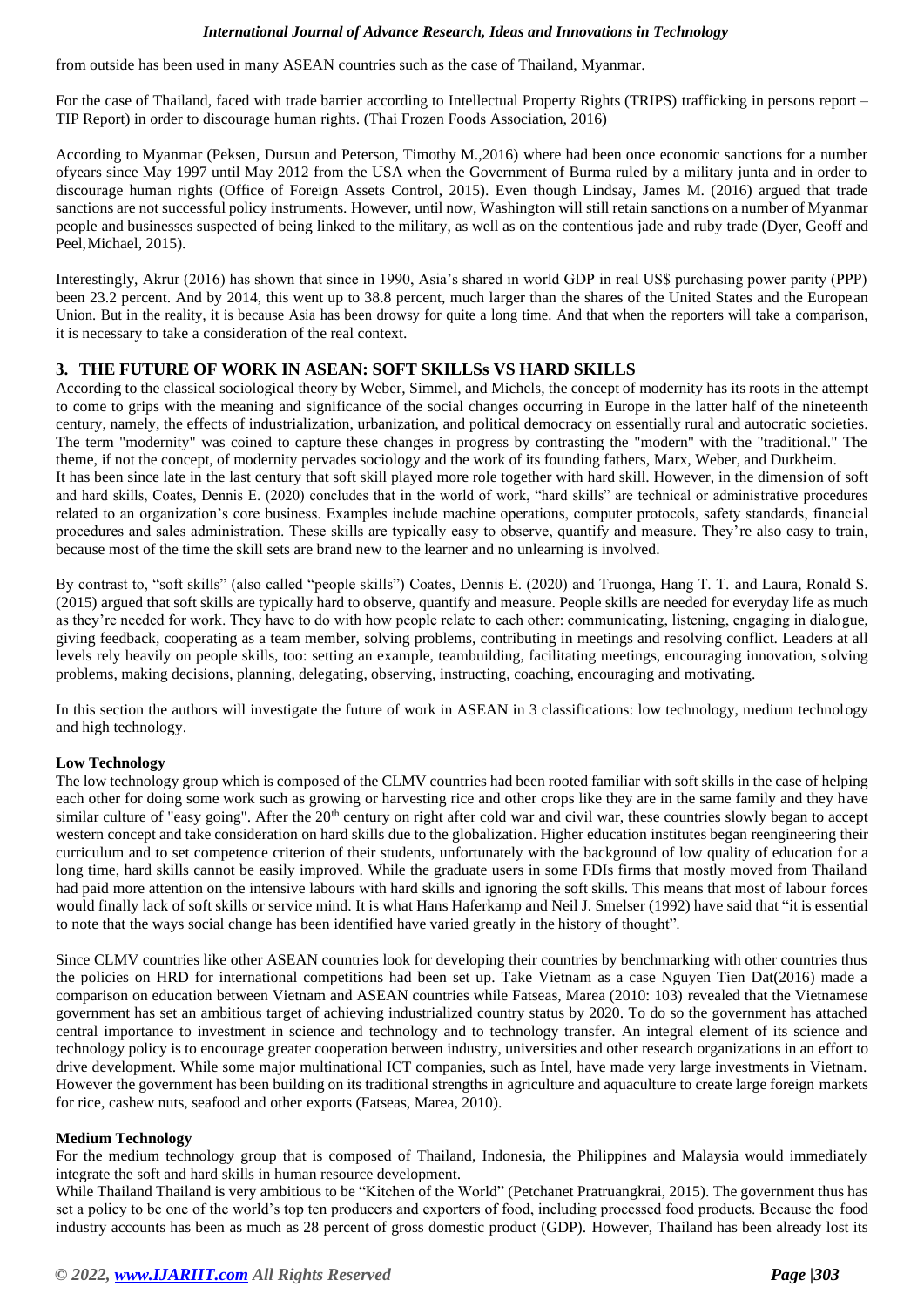leading market share to Vietnam due to setting the rice prices and other products too high. They try to enforce themselves as NICs (New Industry countries), unfortunately not yet. They had forced the new labour force to compete with each other in order to get good jobs. The students then compete to enter good and well-recognition education institutions. The shadow education and tutoring education thus rapidly expand across the board. With this concept, students became more selfish. At the same time, it increased a number of students in both vocational and higher education. Finally, Oudin, Xavier (2010) found that there are more employees with higher levels of education in the labour market and intensive labour or unemployment, unfortunately these labour forces replaced the older, uneducated labour forces and receive the minimum wage.

## **High Technology**

Contrast to the high technology group like Singapore and Brunei Darussalam, they would emphasize on totally  $21<sup>st</sup>$  century skills technology that imitate from Europe and western countries to drive their countries since the last century. The main jobs in these countries composed of middleman for financial trading and information networking selling, centre or hub of education, oil, merchandises, banks, printing, money and the such in Asian and nearby countries. Labour force characteristic thus must be high quality (Ionescu, Alina Mariuca, 2012) that they need high quality of educations. National University of Singapore(NUS) developed itself to be a [research-](https://en.wikipedia.org/wiki/Research)intensive, comprehensive university with an [entrepreneurial](https://en.wikipedia.org/wiki/Entrepreneurial) dimension. The institute occupied with international professors and students across the globe to make a world class university. It is consistently ranked as one of Asia's top universities by both UK ranking systems, the [QS World University Rankings a](https://en.wikipedia.org/wiki/QS_World_University_Rankings)nd the [Times Higher Education World University](https://en.wikipedia.org/wiki/Times_Higher_Education_World_University_Rankings) [Rankings.](https://en.wikipedia.org/wiki/Times_Higher_Education_World_University_Rankings) According to the latest 2015 QS World [University](https://en.wikipedia.org/wiki/QS_World_University_Rankings) Rankings, NUS is ranked 12<sup>th</sup> in the world and retained its position as 1<sup>st</sup> in Asia. NUS also fared well in the 2015-16 [Times Higher Education World University Rankings, c](https://en.wikipedia.org/wiki/Times_Higher_Education_World_University_Rankings)oming in 26th in the world and 1st in Asia. Alternatively, the [ARWU r](https://en.wikipedia.org/wiki/ARWU)anking system published by the Shanghai Ranking Consultancy that measures universities academic achievements and research performance consistently places NUS in the range of  $100-150$  worldwide and  $1<sup>st</sup>$ in Singapore. Additionally, 2014's [U.S. News & World Report B](https://en.wikipedia.org/wiki/U.S._News_%26_World_Report)est Global Universities Rankings places NUS at  $55<sup>th</sup>$  in the world (Wikipedia).

For Brunei Darussalam, the Ministry of Education's Strategic Plan for 2018-2022 places strong emphasis on, among others, an effective Early Childhood Care and Education (ECCE) framework; equitable quality education, improving quality in infrastructure and curriculum; and improving Technical and Vocational Education. The Technical and Vocational Education Transformation White Paper will pave the way for exciting developments in this area. These initiatives will significantly boost our national progress in producing educated and highly skilled people, able to realise the country's Vision 2035 for a dynamic and sustainable economy (Ministry of Education Brunei Darussalam, 2019).

Up to present, the 21<sup>st</sup> century, labor competencies has been changed to more complicated as Wagner Tony(online) outlined that labor force must have the following competence:

- 1. Critical Thinking and Problem Solving
- 2. Collaboration and Leadership<br>3. Agility and Adaptability
- Agility and Adaptability
- 4. Initiative and Entrepreneurialism
- 5. Effective Oral and Written Communication
- 6. Accessing and Analyzing Information
- 7. Curiosity and Imagination

Critically these competencies above are a broad set of knowledge, skills, work habits, and character traits that are believed by developed and western countries educators, school reformers, college professors, employers, and others that are critically important to success in today's world, particularly in contemporary careers and workplaces. Even though these 21<sup>st</sup> century skills could be applied in all academic subject areas, and in all educational, career, and civic settings throughout a student's life, it is not easy to be successful in the developing countries with poor quality and inequality of education.

However, from the above knowledge, ASEAN countries have to improve their labor force if not they will be left behind as what (Hondrich's "niche societies") said that they will be isolated from external influences, but others, because their fortunes have been tied to other societies by trade, economic penetration, and international conflict, are deeply enmeshed in the international system. Different groups in society are differentially involved in the international world. For example, the worlds of some bankers, politicians, scientists, scholars, and sports celebrities are mainly international in character (H. Haferkamp and N. J. Smelser, 1992) From our knowledge from literature reviews, we accept that there has been slow modernity and social movements in ASEAN since the end of cold war and civil war in Vietnam, Laos PDR, Cambodia and Myanmar. Thayyullathil Asokan and Mohammed Para Kandi(2011) said that soft skills are regarded as crucial to enhance workers' ability to achieve high levels of performance.

Relevant studies pointed out that business and industry representatives were profoundly dissatisfied with the overall levels of qualifications of new labour market entrants.

# **4. LABOUR PRODUCTIVITY**

Theoretically and in principle "Productivity is a relationship between outputs and inputs. It rises when an increase in output occurs with a less than proportionate increase in inputs, or when the same output is produced with fewer inputs.…Productivity can be measured either in terms of all factors of production combined (total factor productivity) or in terms of labor productivity, which is defined as output per unit of labor input, measured either in terms of the number of persons employed or the number of hours worked" (ILO 2008). Productivity improvements can also be understood at different levels. The productivity of individuals may be reflected in employment rates, wage rates, stability of employment, job satisfaction, or employability across jobs or industries.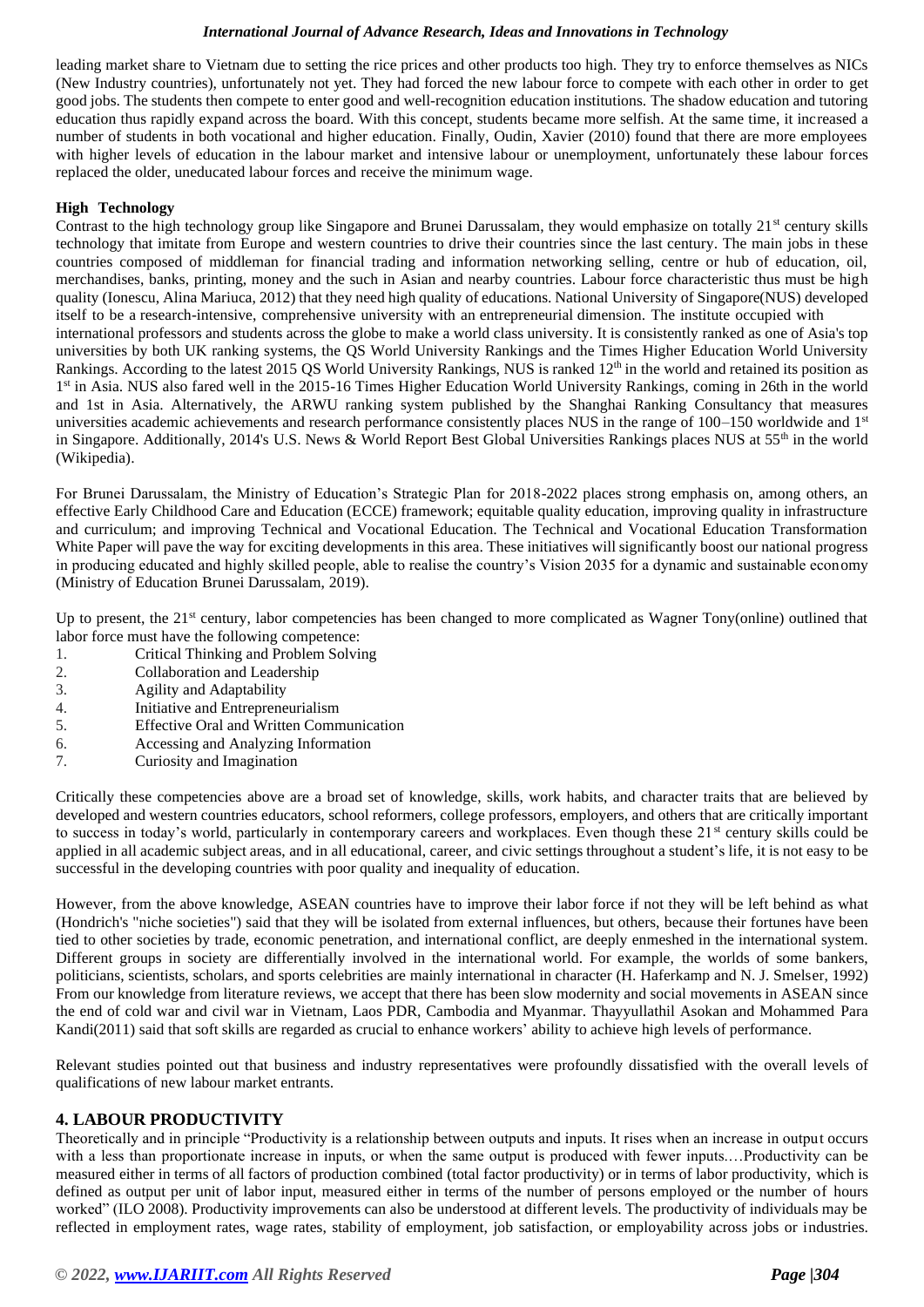Productivity of enterprises, in addition to output per worker, may be measured by market share and export performance. An increase in productivity at any level can be attributed to various factors, for example, new capital equipment, organizational changes, or new skills learned on or off the job. Productivity is affected by factors at the individual level such as health, education, training, core skills, and experience; by factors at the enterprise level such as management, investment in plant and equipment, and occupational safety and health; and by factors at the national level such as supportive national macroeconomic and competition policies, economic growth strategies, policies to maintain a sustainable business environment, and public investments in infrastructure and education(ILO 2008).

## **4.1 Labour Productvity In ASEAN Countries**

Labor productivity in ASEAN countries is great different from 1.2152 to 2.1368 that makes the average labor productivity is 1.6885 while the Capital Productivity is 5.4315. There are 5 countries above the average among the top 5 high, Singapore has the highest labor productivity with 2.1368, Malaysia is the second with 2.0485 respectively. Thailand is the top, where Vietnam is the bottom of the 5 countries below the average. More interesting are that both Myanmar and Cambodia have higher capital productivity (Kao, Chiang, 2013).

Productivity is only one of the factors determining living standards (Ark, Bart van and McGuckin, Robert H, 2009). ADB(2009) realized that technical and vocational education and training (TVET) and skills development pose a serious challenge, particularly in countries with rapidly evolving labor markets. Since TVET contributes to economic growth and competitiveness by enhancing productivity-individual, enterprise, and national. The benefits to societies from higher individual and enterprise productivity manifest themselves in increased competitiveness and employment, or in a shift of employment from low to higher productivity sectors. Since ASEAN has been faced with lack of quality labour market data and disjointed governmental structures (Mercer, 2007). While Cambodia has lost a huge land to Vietnam for 99 years rent for crop rising and Lao as well as Myanmar are following having their land rent to China which do not help any local labour productivity development at all. ADB (2009) thus proposed project operations to cover occupations in the primary, secondary, and/or tertiary sectors of the economy, and at the semiskilled, skilled, and/or technician levels.

According to the labor productivity the ASEAN countries, Kao, Chiang (2013) classified as high-productivity, low productivity, labor-intensive, and capital-intensive countries. But when taking a closer look at GDP per capita, ASEAN countries are categorized into four types: fast growing-moderate living standards, fast growing-low living standards, stable growing-high living standards, and slow growing-low living standards.

Mercer (2008) revealed that labour practicing help deepen relations between employers, employee organisations, and government. It is as a key lever to harnessing and strengthening ASEAN's labour competitiveness because it cultivates conditions for long-term sustainable development. The practices advance that collaboration between stakeholders, allow more transparent and communicative input processes, increase the likelihood of informed, practical, and comprehensive policy outcomes. It will help minimize disputes as parties that able to capitalise on understanding other partners to advance labour relations and to focus on productivity-enhancing activities rather than drain resources to settle confrontations and disputes. Better government policy-making will contribute to a more productive and innovative industrial base.

However, Kao, C., L.H. Chen, T.Y. Wang, and S. Kuo (1995) reminded that raising the level of technology is considered the most effective way to improve productivity. But without the support of sound management systems, the contribution of technology to productivity is limited. This means that all parties must be sincere interest and willingness to invest more in advanced labour relations and to develop ways to bridge these gaps. That requires active, government-driven leadership to foster a longer-term view of relationship development amongst parties (Mercer, 2008).

#### **4.2 A matter of sustainability**

The word of sustainability means the capacity to endure. In the case of sustainable work in ASEAN, as we mentioned earlier, ASEAN has tremendous differences in demography, culture, quality of education, labour productivity and politics that can be classified in three groups. The sustainable work in each group or country would be different according to those different contexts. However, every current government would pay more attention on HRD to be able to improve global economic competitiveness. But when we take a closer look on the majority of the populations who are still old-fashioned agricultures, the force from the national policy on HRD motivate their offspring to study higher like a moth to a flame and finally a lot of them become unemployed or have to engage in work that is different from their education background or work in 3D's level.

These issues lead to policies of education that are frequently changing and make the parents confused. While teachers and school administrators have to move according to the order. They are destroyed their self-confidence. It can be said that the sustainable work in ASEAN, which is the dependent ones are varied according to the mention factors.

# **5. THE FUTURE OF WORK IN ASEAN: A MATTER OF SUSTAINABILITY**

As mention earlier, the factors impact sustainable work for ASEAN members in the next 2 decades: Stable policy on labor force is a must. Since the frequent change of policy according to the frequency change of the ministers in each ministry, like Thailand, or from outside enforcement on economic and HRD would have impact on deterred and aimless plan skill labor development. And finally, Thailand will face with uncompetitive labour productivity in ASEAN while unemployment rate would be increasing since the government debt to GDP is 44.4%, and the GDP growth rate is 0.8%. The unemployment rate in Brunei increased to 8.40 percent in 2020 from 6.80 percent in 2019(Trading Economics Brunei Unemployment Rate 2012-2022). On the contrary Singapore, Brunei Darussalam. Philippines, Malaysia, Indonesia and Vietnam rarely change their ministers and policies but have good visions, the labour force skills development then is continuing in progressive and sustain. The labor force would be able to compete and able to mobilize to take place the work in other lesser human resource development ASEAN countries and across the globe.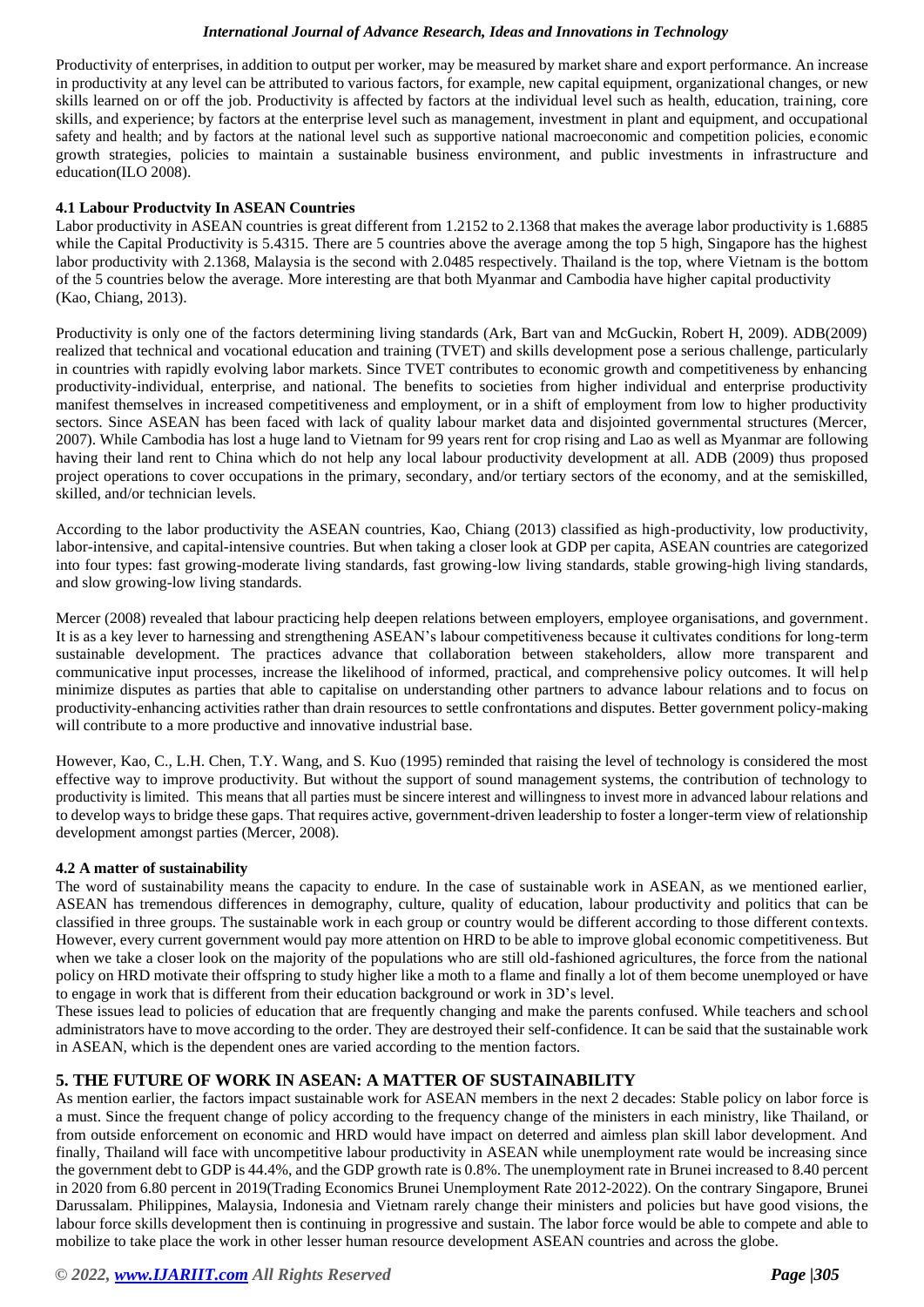- Identify works of Big Boomers. According to William J. Schroers(online) the Boomers I or the Baby Boomers who wereborn between 1946-1954 age in 2016 from 62-70 years old the current population is 33 million and Boomers II or Generation Joneswho were born between 1955-1965 age in 2016 from 51 to 61 years old the current population is 49 million. These age group are decreasing by years, they have had different background and environment such as, the foremost of Chinese in Thailand who migrated from the mainland China with empty hands, once they arrived on shore, they worked very hard with 3D's or blue collars to make aliving, on the contrary, the Chinese-Thai at present are not working as hard as their ancestors. The Chinese-Thai are now working as white collars, they own many industries and companies. Contrast to the original Thai, Laos PDR, Cambodian, Malaysian, Indonesian, who are Big BoomersI, II they are mostly illiterates are still working in same jobs asthey have been since the beginning of their lives, they do not want to change their jobs and hardly develop their competence. These age group make a living according to their local wisdoms and farms. However, they are backbone of their children by supporting them to attend schools.
- The generation X (W. J. Schroer, online) who were born between 1966-1976 age in 2016 between 28 to 38years old current population is 41million. This age group are working age, and the beginning of Phoenix in education or another wordmass-education or diploma mill. This generation have the impact from industrial revolution of electronics, IT, automated production since 1969[\(Schwab,](https://www.weforum.org/agenda/authors/klaus-schwab) Klaus, online). From the 1980s, industrial firms began to move to some ASEAN countries especially in the countries
- where provide with infrastructures, logistic and transportation. They need to catch up with skills on ICT and technology. For theones who gain little education would become poor or engage in low wage labour firms or 3D's automatically.
- Generation Y, Echo Boomers or Millenniums who were born between 1977-1994 age in 2016 from 22 to 39 years old current population is 71 million. This age group is involving in the largest labour market. They were born in the globalization eraand at the early of the 21<sup>st</sup> century, ICT and technology are discriminately widely. However, a lot of them face with inequality education. The industrial firms began to substitute from human labour to robots and automatic. Thus, the labour competence needed have been drastically changed. Trading Economics<sup>1</sup> revealed the unemployed rate in ASEAN countries that Brunei Darussalam hasthe largest percentage of unemployment of 6.90 in Dec. 14, where Cambodia has the least percentage of unemployment of 0.50 inDec. 15.
- Generation Z who was born between 1995-2012 age in 2016 from 4-21 years old current population is 23 million and growing rapidly. The Gen Z kids will grow up with a highly sophisticated media and computer environment and will be moreInternet savvy and expert than their Gen Y forerunners. They are currently in education institutes, from primary education to higher education. We don't know much about Gen Z yet but what we know a lot about their environment they are growing up in. Thishighly diverse environment will make the grade schools of the next generation the most diverse ever. Higher levels of technologywill make significant inroads in academics allowing for customized instruction, data mining of student histories to enable pinpointdiagnostics and remediation or accelerated achievement opportunities. Educational institutions are intervening, putting and nurturing with 21st skills in these students. Unfortunately, in the conditions of those institutions with poor infrastructure, no electricity as welllack of education equipment especially those rural and hill tribe areas they lack almost ever thing. They are left behind and still bechild abuse and child labor or trafficking issues and…. no future!!

# **6. HOW THE SUSTAINABLE WORK WOULD BE IN ASEAN?**

For a sustainability work in ASEAN countries and able to catch up with the rapid moving globe, every government must pay more attentions on HRD especially the GEN Z/Millennial must be support to be  $21<sup>st</sup>$  century skills as well as supporting the existing local wisdom products to be more value-added. Because no country in ASEAN except Singapore will be able to compete with those developed countries where ICT, innovation and technology are producing.

However, the ILO (online) reminded that the ASEAN region, as elsewhere, the concept of "unemployment" does not really apply to the informal economy, where everyone has to work in order to survive. Instead, the real issues are underemployment and the often extremely precarious, poorly remunerated, and unprotected character of existing employment opportunities. In the Southeast Asian region, vulnerable workers (own-account or contributing family workers) still accounted for around 180 million workers in 2011, or 62 per cent of all workers. In addition, nearly one in three workers is estimated to live with his/her family on less than US\$ 2 a day.

From the above knowledge the authors conclusion as Do's and Don'ts:

- **Do's**
- R & D (value added) of her own identity/culture/ context.

• TVET and skills development must be a serious challenge policy, particularly in countries with rapidly evolving labor markets.

# **Don'ts**

Taken for granted: Imitate /copy TVET and skills development from different context

# **7. SUMMARY AND CONCLUSION**

The Association of Southeast Asian Nations, or ASEAN, was established on 8 August 1967 in Bangkok, Thailand, with the signing of the ASEAN Declaration (Bangkok Declaration) by the Founding Fathers of ASEAN, namely Indonesia, Malaysia, Philippines, Singapore and Thailand. Brunei Darussalam then joined on 7 January 1984, Viet Nam on 28 July 1995, Lao PDR and Myanmar on 23 July 1997, and Cambodia on 30 April 1999, making up what is today the ten Member States of ASEAN.A case of ASEAN community where the landscape and demography are tremendous different: from no technology (mountainous/hill tribes) to high technology (Singaporean). The high percentage of population classified as technology to low technology are mainly in CLMV which joined the ASEAN in the 1990's, while the medium to high technology use is in the ASEAN founding member state and Brunei Darussalam.

For The future sustained work in ASEAN countries the identify and strategic plan to works of Big Boomers, generation X, Y and Z must be generated and put into account as national agenda. And last but not least, local wisdom of each country must be carried on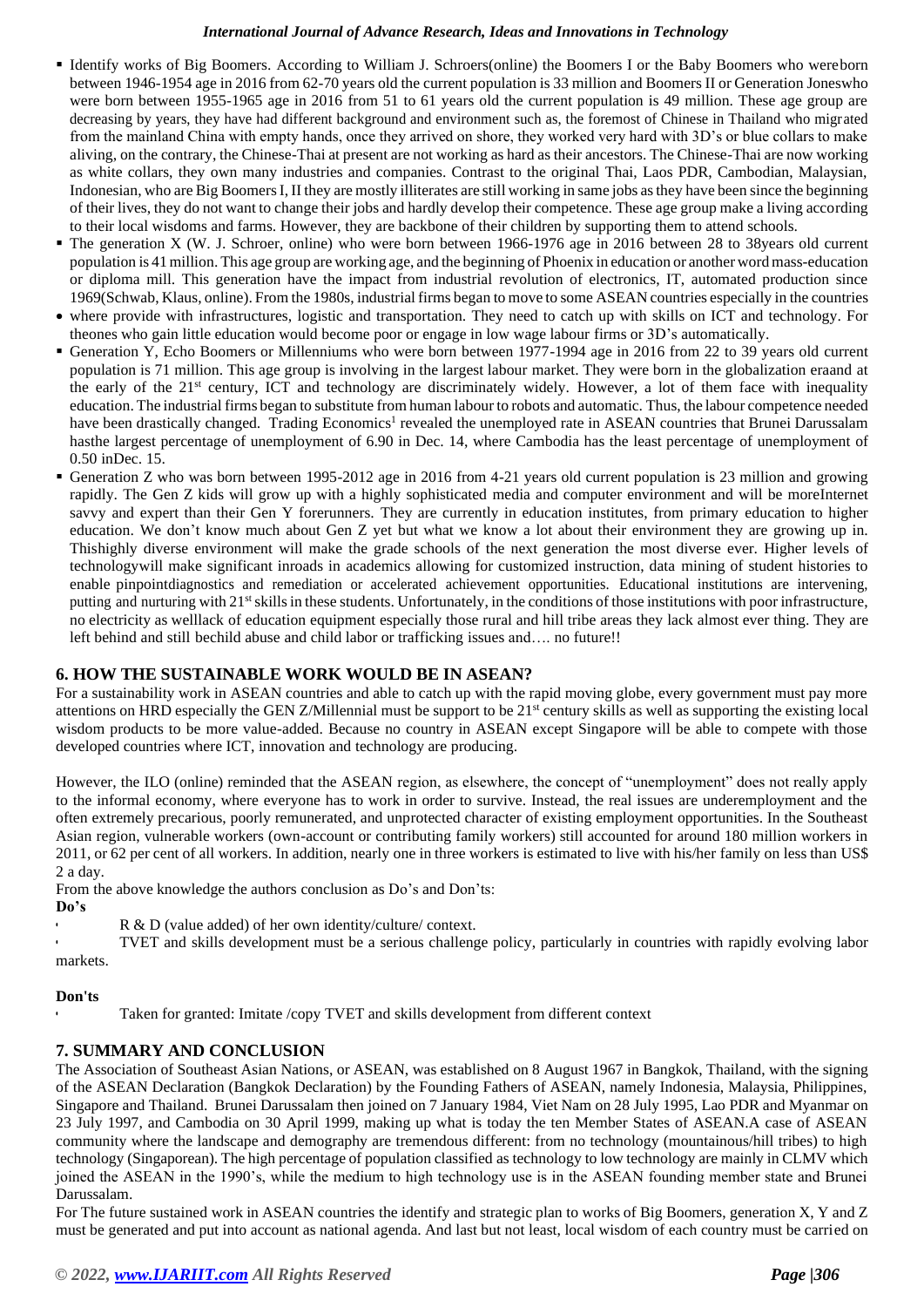and value-added since even there will be more FDIs moving in but most of advanced technology FDIs, will no longer employ local cheap labors but robots or automatic machines.

# **8. REFERENCES**

- [1] ADB (2009) Good Practice in Technical and Vocational Education and Training. Philippines: ADB
- [2] ASEAN Secretariat(2015a), ASEAN Economic Community at a Glance. Retrieved on 22/6/2016 from: [www.asean.org/storage/2015/12/AEC-at-a-Glance-2015.pdf](http://www.asean.org/storage/2015/12/AEC-at-a-Glance-2015.pdf)
- [3] (2015b) ASEAN Economic Community Blueprint 2025 Jakarta: ASEAN Secretariat, November 2015.
- [4] Asean up Overview of the ASEAN skilled labor market. (2016) Retrieved on 22/6/2021 from[:http://aseanup.com/overview](http://aseanup.com/overview-of-the-asean-skilled-labor-market/118)[of-the-asean-skilled-labor-market/118](http://aseanup.com/overview-of-the-asean-skilled-labor-market/118)

- [7] Barua Akrur(2016) Packing a Mightier Punch-Asia's Economic Growth Among Global Markets Continues: WeekendReading *The Wall Street Journal Asia Edition Monday***,** September 12,
- [8] Bridget Wibrow and Michelle Circelli(2015) VET's role in helping displaced workers find jobs. Adelaide: The National Centre for Vocational Education Research (NCVER) 2015
- [9] Charlotte Hicks; Saykham Voladeth; Weiyi Shi; Zhong Guifeng; Sun Lei; Pham Quang Tu; and Marc Kalina(2009) Rubber investments and market linkages in Lao PDR: approaches for sustainability *Discussion Paper*. Sumernet, The Sustainable Mekong Research Network.
- [10] Cecilie Friis(2015) Small-scale land acquisitions, large-scale implications The case of Chinese banana investments inNorthern Laos. *An international academic conference* 5‐6 June, Chiang Mai University
- [11] Chiang Kao(2013) National Productivity of the Southeast Asian Countries *European Scientific Journal* December,252-258
- [12] Chiang Kao., L.H. Chen, T.Y. Wang, and S. Kuo.(1995) Productivity improvement: efficiency approach vs effectiveness approach. *Omega-International Journal of Management Science* 23, 197-204.
- [13] Demetrios G. Papademetriou; Guntur Sugiyarto; Dovelyn Rannveig Mendoza and Brian Salant(2015) Achieving SkillMobility in the ASEAN Economic Mobility Challenges, Opportunities, and policy implications Philippines: ADB.
- [14] Dennis E. Coates(2020). People skills training: Are you getting a return on your investment? Retrieved on 4/5/2022 from: http[s://www.2](http://www.2020insight.net/peopleskills.htm)0[20insight.net/peopleskills.htm](http://www.2020insight.net/peopleskills.htm)
- [15] Daniel Fleming and Henrik Søborg(2012) Malaysian skills development and the middle-income trap. Paper presented at ILERA. World Congress, 16<sup>th</sup> Session, Philadelphia, PA.
- [16] Darryn Snell;, Victor Gekara; and Krystle Gatt(2016] Cross-occupational skill transferability: challenges and opportunities in a changing economy. Adelaide: The National Centre for Vocational Education Research (NCVER).
- [17] Dursun Peksen1 and Timothy M. Peterson(2016) Sanctions and Alternate Markets: How Trade and Alliances Affect theOnset of Economic Coercion *Political Research Quarterly* Vol. 69(1). 4 –16
- [18] Erica Smith(2011) The Changing nature of youth employment in Australia: How Can this be understood" in Fashoyin, Tayo and Tiraboschi, Michele(Eds.) *Productivity, Investment in Human Capital and the Challenge of Youth Employment*.
- UK: Cambridge Scholars Publishing.105-122
- [19] Eurofound(2016). Sustainable work throughout the life course: National policies and strategies, Publications Office of the European Union, Luxembourg.
- [20] Fatseas, Marea(2010) Research–Industry Cooperation Supporting Development in Vietnam: The Challenge of Translating Policy into Practice in Harman, Grant; Hayden, Martin and Pham Thanh Nghi(Eds.) Reforming Higher Education in Vietnam Challenges and Priorities Springer Dordrecht Heidelberg London New York.
- [21] Flavia Jurje and Sandra Lavene(2015). ASEAN Economic Community: what model for labour mobility? *Working Paper* No 2015/02| January
- [22] Francis Green(2011) What is Skill? An Inter-Disciplinary Synthesis published by the Centre for Learning and Life Chancesin Knowledge Economies and Societies at: [http://www.llakes.org](http://www.llakes.org/) 2
- [23] Geana Watson Mitchell(2008) Essential Soft Skills for Success in the Twenty-first Century Workforce As Perceived by Alabama Business/Marketing Educators. A Dissertation Submitted to the Graduate Faculty of Auburn University in Partial Fulfillment of the Requirements for the Degree of Doctor of Education Auburn, Alabama December 19,
- [24] Geoff Dyer and Michael Peel (2015) US keeps bulk of sanctions against Myanmar in place. 2015 Retrieved on 18/8/16 from: <http://www.ft.com/cms/s/0/8c6d849a-1bb1-11e6-a7bc-ee846770ec15.html#axzz4HespHmMO>

[25] Hang T. T. Truonga and Ronald S. Laura (2015) Essential Soft Skills for Successful Business Graduates in Vietnam

*Sociology Study*, October, Vol. 5, No. 10, 759‐763

[26] ILO(2011) A Skilled Workforce for Strong, Sustainable and Balanced Growth. International Labour Organization Geneva: International Labour Office

[27] (2015) The youth employment crisis: A call for action. Geneva: International Labour Office International Labour Organization and Asian Development Bank ASEAN Community: Managing integration for better jobs and shared prosperity**.** Retrieved on 9/8/21 from: <http://www.adb.org/sites/default/files/publication/42818/asean->

community-2015-managing-integration.pdf

- [28] ILO(online) *Unemployment protection in ASEAN* Retrieved on 9/8/21 from: file:///C:/Users/User/Downloads/FactSheet\_UI\_24042012v5.pdf
- [29] Ionescu, Alina Mariuca (2012) How does education affect labour market outcomes? *Review of Applied Socio- Economic Research* Volume 4, Issue 2, 130-144
- [30] James M. Lindsay.(1986) Trade Sanctions as Policy Instrument: A Re-Examination. *International Studies Quarterly*, Vol.30,

<sup>[5]</sup> Barber(1979). Economic Sanctions as a Policy Instrument. *International Affairs* 5, 367–84.

<sup>[6]</sup> Bart van Ark and Robert H. McGuckin, (1999) International comparisons of labor productivity and per capita income. *Monthly Labor Review* July, 33-41.